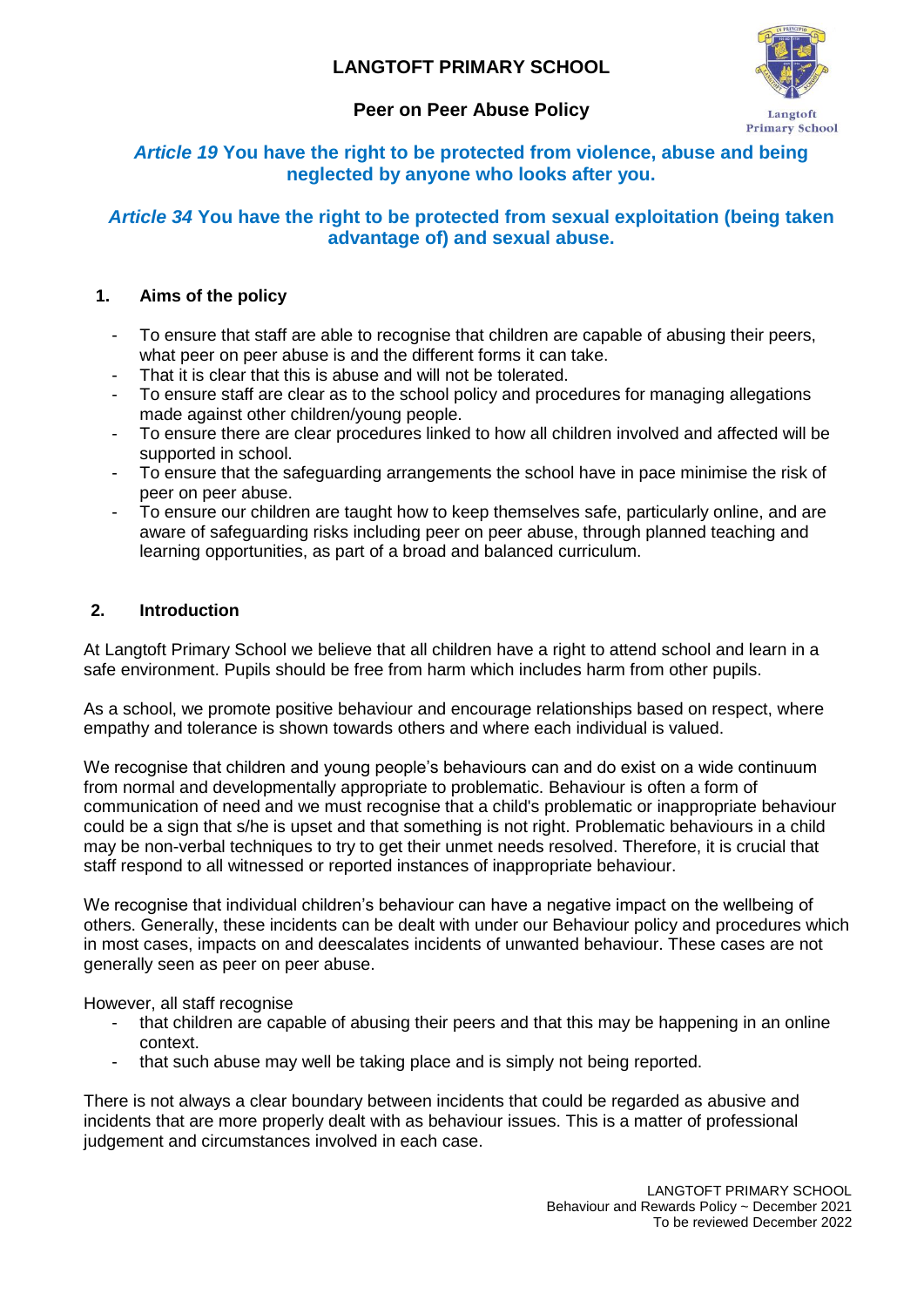Children may be harmful to one another in several ways which would be classified as peer on peer abuse a must be dealt with as safeguarding issue if some of the following features are found.

- There is an imbalance in power causing a vulnerability (for example age, size, ability, development) between the young people concerned
- The pupil being complained about has repeatedly tried to harm one or more other children
- There are concerns about the intention of the pupil being complained about
- The incident/s are of a serious nature, possibly including a criminal offence
- The incident/s raise risk factors for other children in the school and beyond

If the evidence suggests that there was an intention to cause severe harm to another child or children, this should be regarded as abusive whether or not severe harm was actually caused.

The Lincolnshire Safeguarding Children Partnership (LSCP) thresholds offer further information and signposting to services to help practitioners distinguish developmentally appropriate and/or harmful behaviours. If at any stage you are worried that a child or young person has been harmed or is at risk of harm, follow normal child procedures in school. (See child protection and safeguarding policy).

## **3. Types of abuse**

There are many forms of abuse that may occur between peers and this list is not exhaustive. Each form of abuse or prejudiced behaviour is described in detail followed by advice and support on actions to be taken.

## **Physical abuse e.g. (biting, hitting, kicking, hair pulling etc.)**

Physical abuse may include, hitting, kicking, nipping, shaking, biting, hair pulling, or otherwise causing physical harm to another person. There may be many reasons why a child harms another and it is important to understand why a young person has engaged in such behaviour, including accidently, before considering the action or punishment to be undertaken.

#### **Sexually harmful behaviour/sexual abuse e.g. (inappropriate sexual language, touching, sexual assault etc.)**

Sexually harmful behaviour from young people is not always contrived or with the intent to harm others. There may be many reasons why a young person engages in sexually harmful behaviour and it may be just as distressing to the young person who instigates it as well as the young person it is intended towards. Sexually harmful behaviour may range from inappropriate sexual language, inappropriate role play, to sexually touching another or sexual assault/abuse.

### **Bullying (physical, name calling, homophobic etc.)**

Bullying is unwanted, aggressive behaviour among school-aged children that involves a real or perceived power imbalance. The behaviour is repeated, or has the potential to be repeated, over time. Both young people who are bullied and who bully others may have serious, lasting problems.

In order to be considered bullying, the behaviour must be aggressive and include:

- An Imbalance of Power: Young people who bully use their power—such as physical strength, access to embarrassing information, or popularity—to control or harm others. Power imbalances can change over time and in different situations, even if they involve the same people.
- Repetition: Bullying behaviours happen more than once or have the potential to happen more than once. Bullying includes actions such as making threats, spreading rumours, attacking someone physically or verbally or for a particular reason e.g. size, hair colour, gender, sexual orientation, and excluding someone from a group on purpose.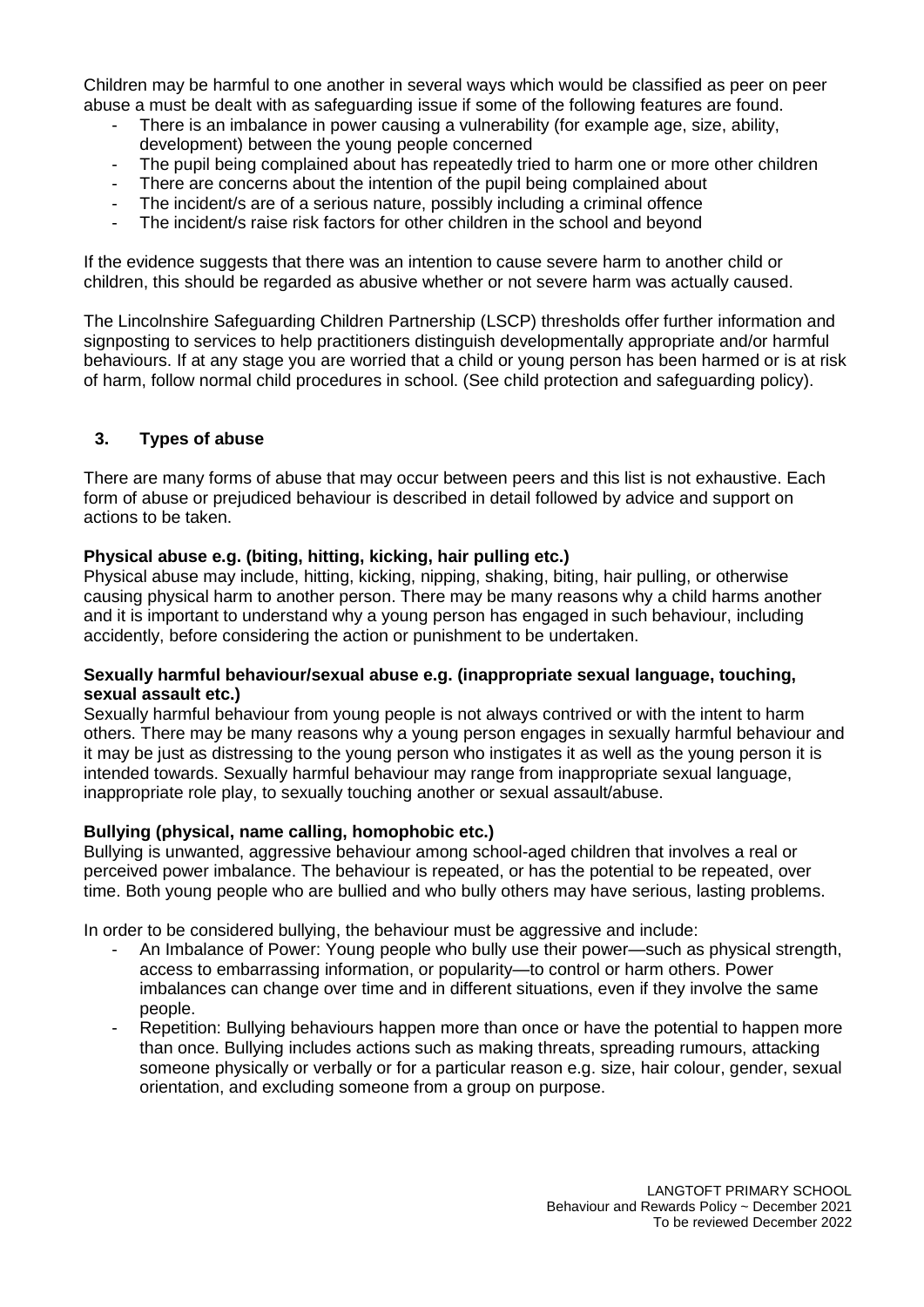## **Cyberbullying**

Cyberbullying is the use of phones, instant messaging, e-mail, chat rooms or social networking sites to harass threaten or intimidate someone for the same reasons as stated above.

It is important to state that cyber bullying can very easily fall into criminal behaviour under the Malicious Communications Act 1988 under section 1, which states that electronic communications, which are indecent or grossly offensive, convey a threat or false information or demonstrate that there is an intention to cause distress or anxiety to the victim would be deemed to be criminal. This is also supported by the Communications Act 2003, Section 127 which states that electronic communications which are grossly offensive or indecent, obscene or menacing, or false, used again for the purpose of causing annoyance, inconvenience or needless anxiety to another could also be deemed to be criminal behaviour.

If the behaviour involves the use of taking or distributing indecent images of young people under the age of 18 then this is also a criminal offence under the Sexual Offences Act 2003. Outside of the immediate support young people may require in these instances, the school will have no choice but to involve the police to investigate these situations.

#### **Consensual or Non-Consensual Sharing of Nude or Semi-Nude Images or Videos**

Consensual or Non-Consensual Sharing of Nude or Semi-Nude Images or Videos is when someone sends or receives a sexually explicit text, image or video. This includes sending 'nude pics', 'rude pics' or 'nude selfies'. Pressuring someone into sending a nude picture can happen in any relationship and to anyone, whatever their age, gender or sexual preference. However, once the image is taken and sent, the sender has lost control of the image and these images could end up anywhere. By having in their possession, or distributing, indecent images of a person under 18 on to someone else, children are not even aware that they could be breaking the law as stated as these are offences under the Sexual Offences Act 2003.

#### **Initiation/Hazing**

Hazing is a form of initiation ceremony which is used to induct newcomers into an organisation such as a private club/school, sports team etc. There are a number of different forms, from relatively mild rituals to severe and sometimes violent ceremonies. The idea behind this practice is that it welcomes newcomers by subjecting them to a series of trials which promote a bond between them. After the hazing is over, the newcomers also have something in common with older members of the organisation, because they all experienced it as part of a rite of passage. Many rituals involve humiliation, embarrassment, abuse, and harassment.

### **Prejudiced Behaviour**

The term prejudice-related bullying refers to a range of hurtful behaviour, physical or emotional or both, which causes someone to feel powerless, worthless, excluded or marginalised, and which is connected with prejudices around belonging, identity and equality in wider society – in particular, prejudices to do with disabilities and special educational needs, ethnic, cultural and religious backgrounds, gender, home life, (for example in relation to issues of care, parental occupation, poverty and social class) and sexual identity (homosexual, bisexual, transsexual).

### **4. Recognising the risk**

School staff should never dismiss peer to peer abusive behaviour as normal 'banter' between young people or develop high thresholds before taking action.

We recognise that although all children are potentially vulnerable to abuse by their peers, some children are more vulnerable such as those children,

- receiving statutory care/support or known to have experienced harm, abuse or exploitation
- with a disability, ill-health or developmental difficulties including mental ill health and special educational needs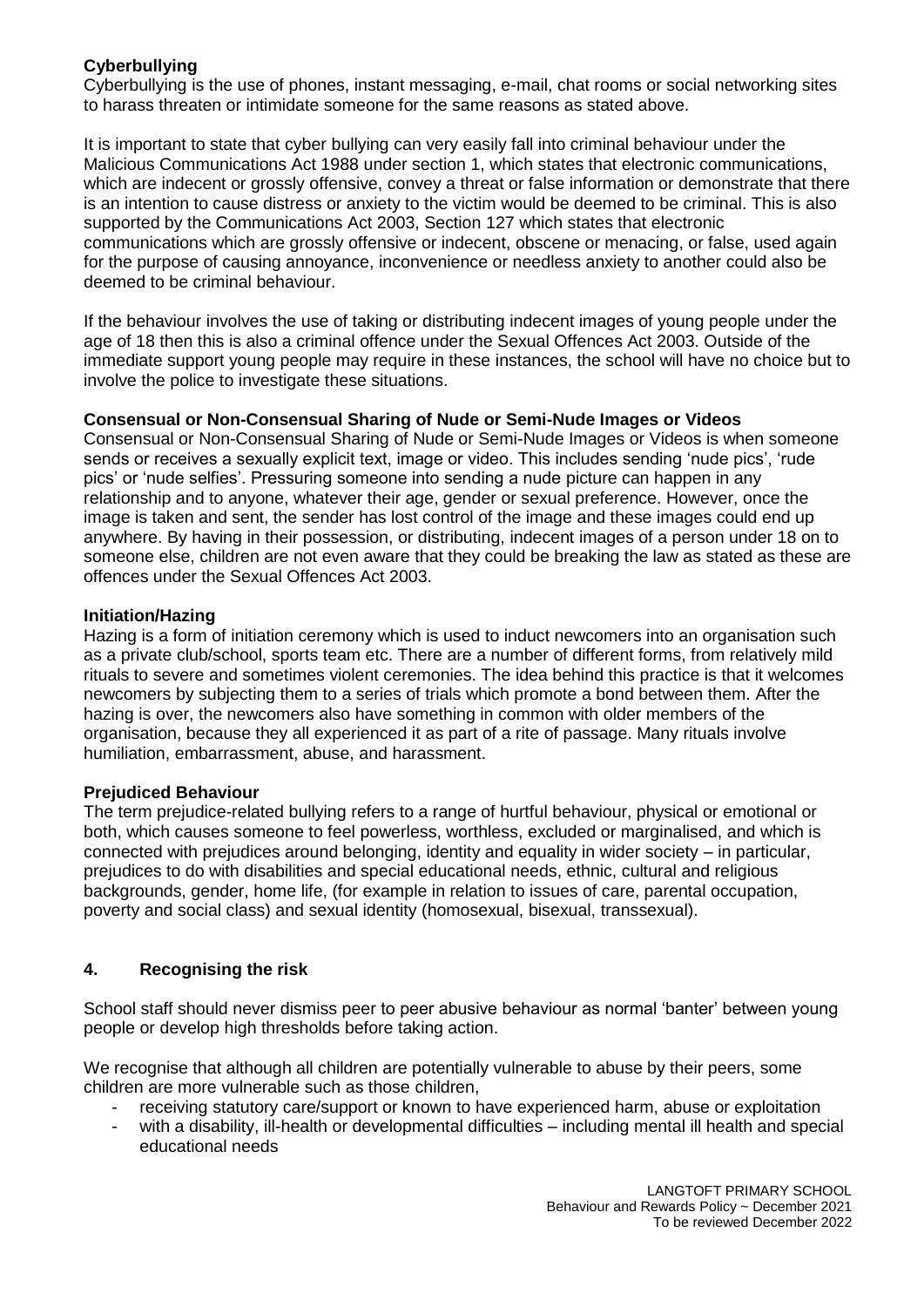- living in households or families with characteristics that may indicate higher levels of risk such as poverty, substance abuse, domestic abuse or where they may be a young carer
- who are vulnerable or of concern by virtue of their identity or nationality including LGBTQ+ children and young people and refugees

Children's Commissioner Vulnerability report 2018

It is also recognised that the abuse between peers may happen beyond the school environment and online spaces can be a place where abusive behaviour between young people is played out.

*Contextual Safeguarding is an approach to understanding, and responding to, young people's experiences of significant harm beyond their families. It recognises that the different relationships that young people form in their neighbourhoods, schools and online can feature violence and abuse. Parents and carers have little influence over these contexts, and young people's experiences of extra-familial abuse can undermine parent-child relationships.*

The Contextual Safeguarding Network

Evidence suggests that such children displaying harmful behaviours may have suffered considerable disruption in their lives, may have witnessed or been subjected to physical or sexual abuse, may have problems in their educational development and may have committed other offences.

Our school will always consider that the pupil being complained about is likely to have considerable unmet needs themselves as well as posing a significant risk of harm to other children. They may therefore be suffering, or at risk of suffering, significant harm and in need of protection themselves. Any long-term plan to reduce the risk posed by the pupil being complained about must also address their individual and specific needs.

## **5. Expected action taken from all staff**

Although the type of abuse may have a varying effect on the victim and initiator of the harm, these simple steps can help clarify the situation and establish the facts before deciding the consequences for those involved in perpetrating harm.

- It is important to deal with a situation of peer abuse immediately and sensitively. It is necessary to gather the information as soon as possible to get the true facts around what has occurred as soon after the child(ren) may have forgotten.
- It is equally important to deal with it sensitively and think about the language used and the impact of that language on both the children and the parents when they become involved. For example; do not use the word perpetrator, this can quickly create a 'blame' culture and leave a child labelled.
- In all cases of peer on peer abuse it is necessary that all staff are trained in dealing with such incidents, talking to young people and instigating immediate support in a calm and consistent manner. Staff should not be prejudiced, judgemental, dismissive or irresponsible in dealing with such sensitive matters.
- Gather the Facts. Speak to all the young people involved separately, gain a statement of facts from them and use consistent language and open questions for each account. The easiest way to do this is not to have a line of questioning but to ask the young people to tell you what happened – Tell, explain, describe (TED). Only interrupt the young person from this to gain clarity with open questions, 'where, when, why, who'. (What happened? Who observed the incident? What was seen? What was heard? Did anyone intervene?)
- Consider the Intent (begin to Risk Assess). Has this been a deliberate or contrived situation for a young person to be able to harm another?
- Decide on your next course of action. If from the information that you gather you believe any young person to be at risk of significant harm you will likely need to make a safeguarding referral to social care immediately (where a crime has been committed the police should be involved also). Seek advice from DSL/DDSL.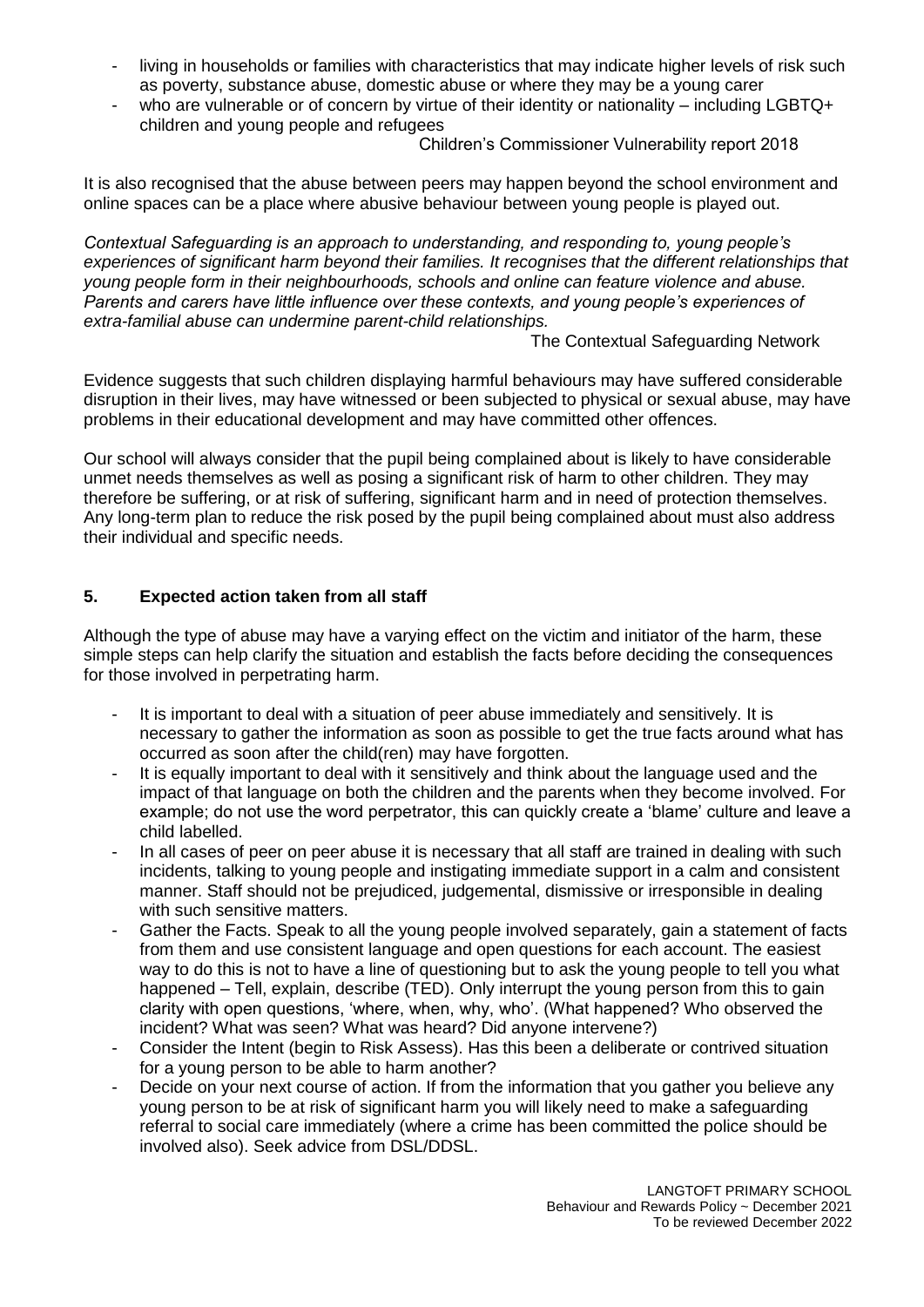- A record of the concern, the discussions and any actions/outcome will kept on the pupil files (all pupils involved in the allegation) using My Concern system.
- If social care and/or the police intend to pursue this further they may ask to interview the young people in school or they may ask for parents to come to school to be spoken to also. It is important to be prepared for every situation and the potential time it may take.
- It may be that social care feel that it does not meet their criteria in which case you may challenge that decision with support from DSL/DDSL, with that individual or their line manager. If on discussion however, you agree with the decision, you may then be left to inform parents if they have not been part of the process at this time.
- If the allegations indicate a potential criminal offence has taken place, the police should be contacted at the earliest opportunity. However, in school we are mindful that the age of criminal responsibility in England is 10 years old meaning that children under 10 can't be arrested or charged with a crime. There are other punishments that can be given to children under 10 who break the law. Further advice can be sought regarding this from agencies involved.
- Parents, of both the pupil being complained about and the child/ren affected should be informed and kept updated on the progress of any referrals, actions and/or interventions
- If the case does not meet thresholds for others services to be involved, school will continue to deal with the matter using the school's usual disciplinary procedures.
- The needs and wishes of the affected child/ren should be taken in to account as much as is reasonably possible but DSLs and deputy DSLs will also need to consider if they have suffered significant harm and the need to protect others. Affected pupils should be offered support from specialist services.
- In situations where the school considers an ongoing safeguarding risk is present, a risk assessment should be prepared along with a preventative, supervision plan. The plan should be monitored and a date set for a follow up evaluation with everyone concerned.

If the incident/s are of a sexual nature, school staff will follow the DfE advice on Sexual Violence and Sexual Harassment between children in schools and colleges, September 2021 The guiding principles for dealing with these situations are outlined below:

- Basic safeguarding principles should apply throughout.
- The needs of the children affected and the needs of the pupil being complained about must be considered separately.
- The pupil being complained about is likely to have considerable unmet needs and actions must include addressing this person's behaviour and its causes.
- All agencies involved must consider whether the pupil being complained about poses a risk to other children in including but not limited to school, the community or online
- There should be a co-ordinated approach by children's social care, education and health agencies. No agency should start a course of action that has implications for any other agency without appropriate consultation.
- School will only engage staff and agencies who are required to support the children involved and or be involved in any investigations.

## **6. Prevention**

It is not enough to respond to incidents as they arise. At Langtoft Primary School we strive to create an environment that actively discourages abuse and challenges the attitudes which underlie it. In our school this includes

- A clear Behaviour & Rewards Policy.
- Ensuring we have an open environment where children feel safe to share information about anything that is upsetting or worrying them.
- A strong consistent PSHE and SMSC curriculum which specifically teaches children about the different types of abuse they may be at risk from and what to do if they are worried about themselves or a friend.
- A whole school, consistent approach to rewards and sanctions.